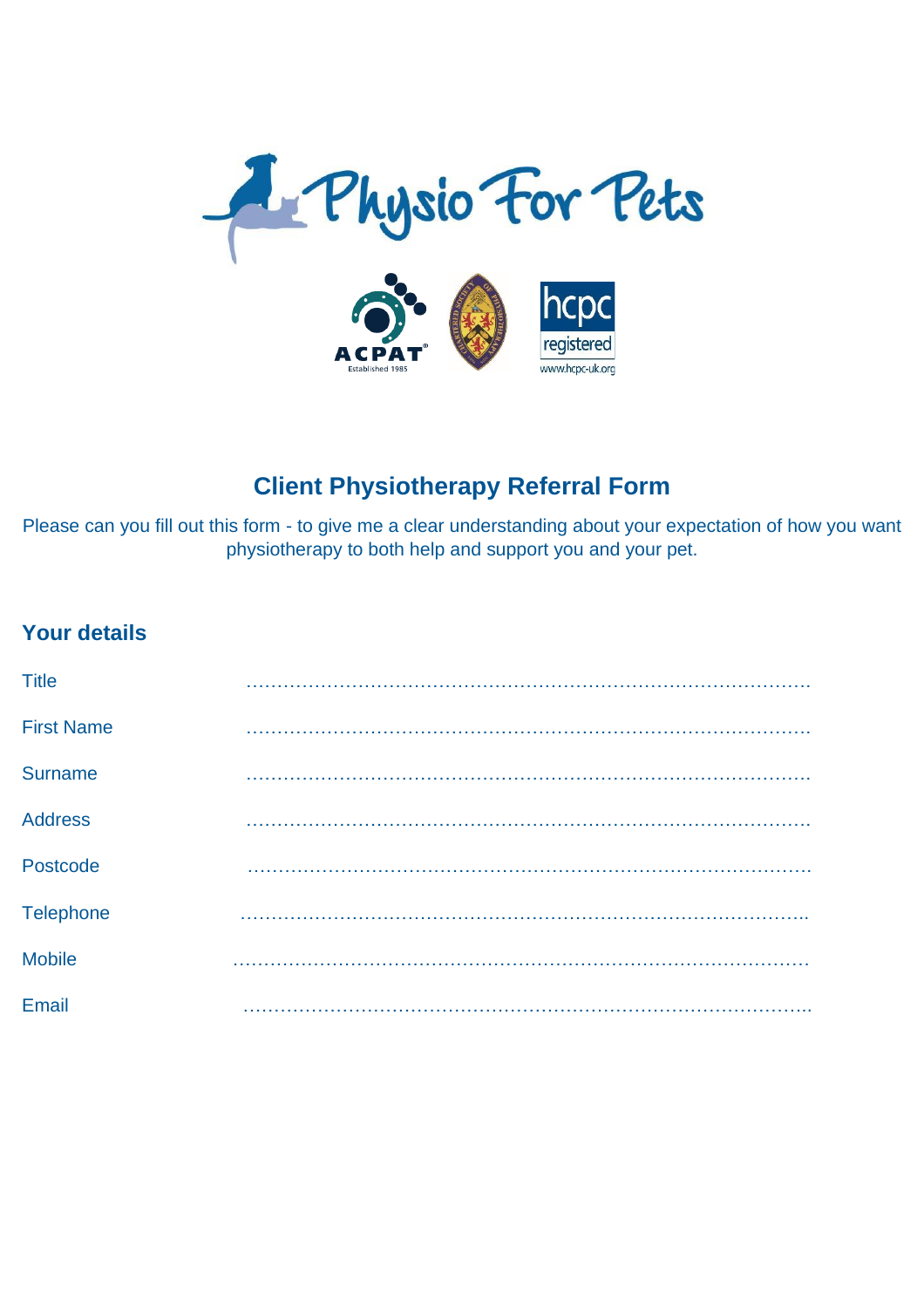## **Your pet details**

| <b>Name</b>         |  |
|---------------------|--|
| <b>Breed</b>        |  |
|                     |  |
| Colour              |  |
| Gender              |  |
| <b>Neutered Y/N</b> |  |

## **Your vet details**

| <b>Practice Name</b> |  |
|----------------------|--|
| <b>Address</b>       |  |
| Email                |  |

What are your key concerns with your pet?

How would you like me to help you and your pet with physiotherapy?

When did you first observe the signs of the problem?

When did you notice the problem becoming more persistent?

When did you first discuss these with your vet?